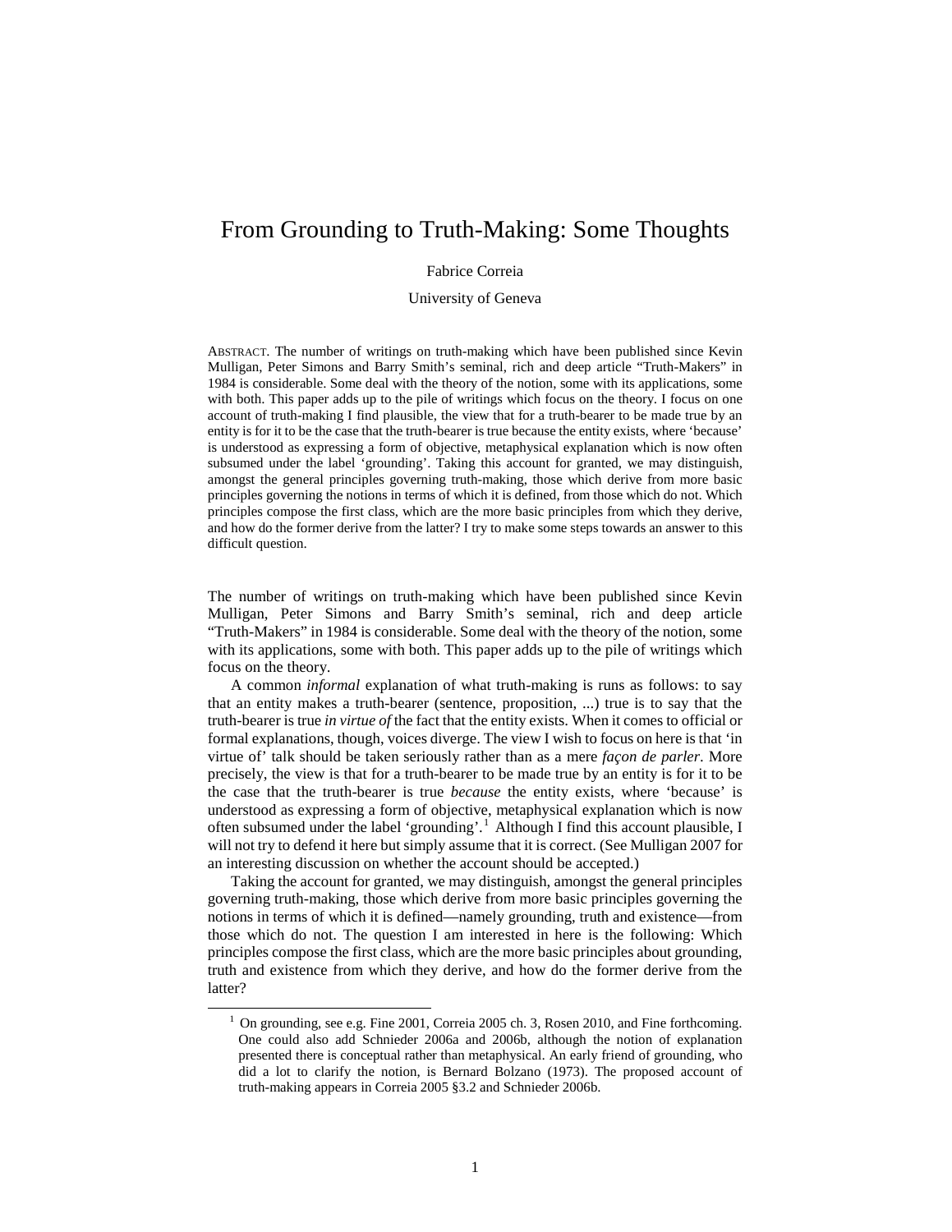I am far from having a complete answer to this question, in great part because I am not clear on the question which principles characterise the interaction between grounding and the logical constants on one hand, and grounding and truth on the other hand. In this short paper I nevertheless try to make some steps towards an answer.<sup>[2](#page-1-0)</sup>

#### **1 Logical Form**

I will take the logical form of simple truth-making statements to be:

(a) *X* make it true that  $\varphi$ ,

where '*X*' is a list of one or more singular terms and ' $\varphi$ ' a sentence, and that of simple grounding statements to be:

(b)  $\phi$  because  $\Delta$ ,

where ' $\varphi$ ' is a sentence and ' $\Delta$ ' a list of one or more sentences. I will henceforth abbreviate (a) to:

*X* ⊨ φ

and (b) to:

 $Δ$   $\triangleright$   $φ$ .

These takes on the logical form of truth-making and grounding statements are by no means uncontroversial. I take it that several objects can jointly make something true without there being an object doing the work alone. Hence the decision of allowing '*X*' in (a) to be a list of more than one singular term. Some would object that whenever several entities seemingly make something true, what does the truth-making is really the mereological fusion of these entities. Yet such a view commits one to all sorts of weird fusions of heterogenous objects, the existence of which I prefer to stay neutral on. Similarly, I take it that several truths can jointly ground a given truth. Some would object that in the relevant cases, it is the conjunction of the grounds that does the grounding. I disagree. I want to say, for instance, that (at least in some cases) a true conjunction is grounded in its conjuncts. But a true conjunction cannot be grounded in itself, since grounding is irreflexive.

There is a variant on (a), which is actually more standard, which can be formulated as follows:

(a') *X* make *p* true,

where '*p*' is a term for a truth-bearer (a sentence, or a proposition, say). There are also variants on (b) which involve talk about facts, for instance:

(b') The fact that  $\varphi$  is grounded in the fact that  $\varphi_1$ , the fact that  $\varphi_2, \ldots$ .

A disadvantage of this mode of formulation is that it commits one to an ontology of facts, even presumably to a rich ontology of that kind, which is not to the taste of many. One might prefer a variant on (b') where talk about facts is replaced by talk of propositions or sentences. I will completely leave aside these alternative modes of

<span id="page-1-0"></span> $2$  Given the size of the literature on truth-making and the scope of this paper, I will largely omit to make reference to relevant papers on truth-making. The reader may consult Rodríguez-Pereyra 2006 and Rami 2009 for useful overviews and references.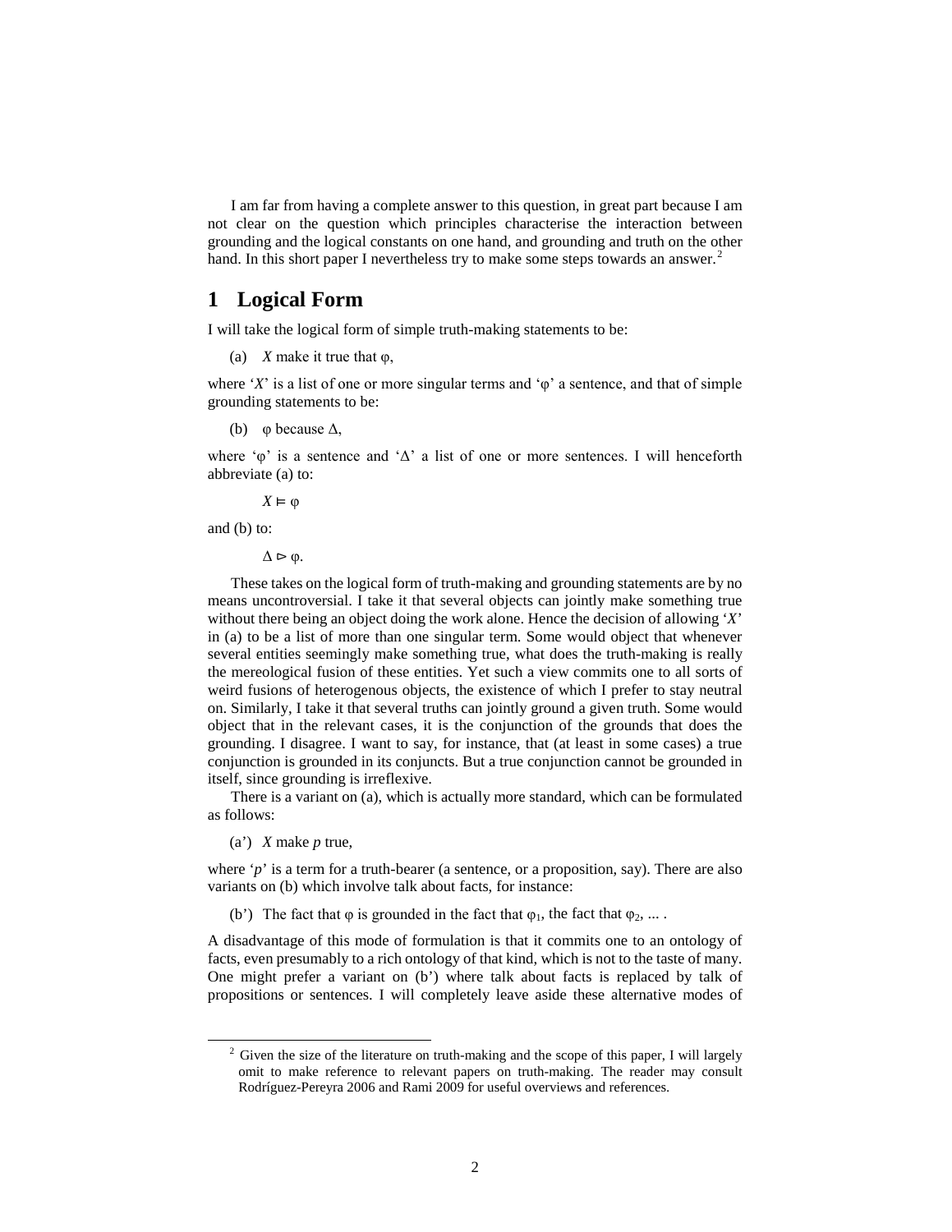formulation, although I believe that (a') and (b')—at least those variants which involve talk about sentences rather than propositions or facts—are meaningful.

A last remark concerns the possibility that something be made true by infinitely many objects, and the corresponding possibility that something be grounded in infinitely many truths.<sup>[3](#page-2-0)</sup> If we stick to forms (a) and (b), we will be able take care of such cases only if we countenance infinite lists of singular terms and infinite lists of sentential expressions. This may be considered problematic. In order to avoid the problem in the case of truth-making one may hold that the logical form of simple truth-making statements is (a) but with '*X*' a plural term, where 'plural term' covers finite lists of one or more singular terms but also definite expressions like 'the natural numbers' and 'the space-time points'. But such a move is not available in the case of grounding, since what is on the right of 'because' in (b) is not a list of terms for entities, but a list of sentences. In this respect, the predicational mode of formulation illustrated by (b') is superior, since there the move is available. One may thus after all have to go for such a mode of formulation. I will leave this issue aside here, and simply work with (a) and (b).

Let us turn now to the precise formulation of the account of truth-making in terms of grounding. Where '*X*' is a list of one or more singular terms ' $a_1, a_2, ...$ ', let '*E*!*X*' be the list of sentences ' $a_1$  exists,  $a_2$  exists, ...'. Let '*T*' stand for the truth-operator 'it is true that'. The account runs as follows:

Df. *X* ⊨ φ iff<sub>*df</sub>*  $E!X$  ⊳ *T*φ.</sub>

That is to say, in more informal (and literally inappropriate) terms: for  $a_1, a_2, \ldots$  to make φ true is for the truth of  $\varphi$  to be grounded in the existence of  $a_1, a_2, ...$ .

## **2 Structural Principles**

Following common vocabulary used in proof-theory I divide the principles about truth-making to be discussed into the *structural principles* and the *logical principles*. A principle for truth-making is structural if it is not about the interaction between truth-making and the logical constants, and logical if it is about this interaction. I also divide the principles about grounding to be discussed into structural and logical, in the same manner. This characterisation of the distinction is not very precise, but the reader will certainly grasp what I have in mind by reading the examples I provide below.

The following structural principles for grounding are fairly plausible (where ' $\Delta$ ' is a list of more than one sentence, ' $\wedge \Delta'$  is any conjunction of these sentences, and if ' $\Delta'$ ' is a "list" of one sentence, '∧Δ' is the sentence itself; '□' stands for 'it is metaphysically necessary that'):<sup>[4](#page-2-1)</sup>

| STRUCTURAL PRINCIPLES FOR GROUNDING                                                                                                  |                           |  |
|--------------------------------------------------------------------------------------------------------------------------------------|---------------------------|--|
| g1. If $\Delta \triangleright \varphi$ , then $\wedge \Delta$ and $\varphi$                                                          | Factivity                 |  |
| g2. If $\Delta \triangleright \varphi$ , then $\square(\wedge \Delta \rightarrow \Delta \triangleright \varphi)$                     | Rigidity                  |  |
| g3. If $\Delta \triangleright \varphi$ , then $\square(\wedge \Delta \rightarrow \varphi)$                                           | <i>Necessitarianism</i>   |  |
| g4. If $\Delta$ , $\psi \triangleright \varphi$ and $\Lambda \triangleright \psi$ , then $\Delta$ , $\Lambda \triangleright \varphi$ | <i>Cut (Transitivity)</i> |  |

<span id="page-2-0"></span><sup>3</sup> Here as in several other places, for stylistic reasons I allow myself to talk about truth-making and grounding by using predicational forms like (a') and (b'). <sup>4</sup> See Correia 2005 §3.3, Correia 2010 and Fine forthcoming.

<span id="page-2-1"></span>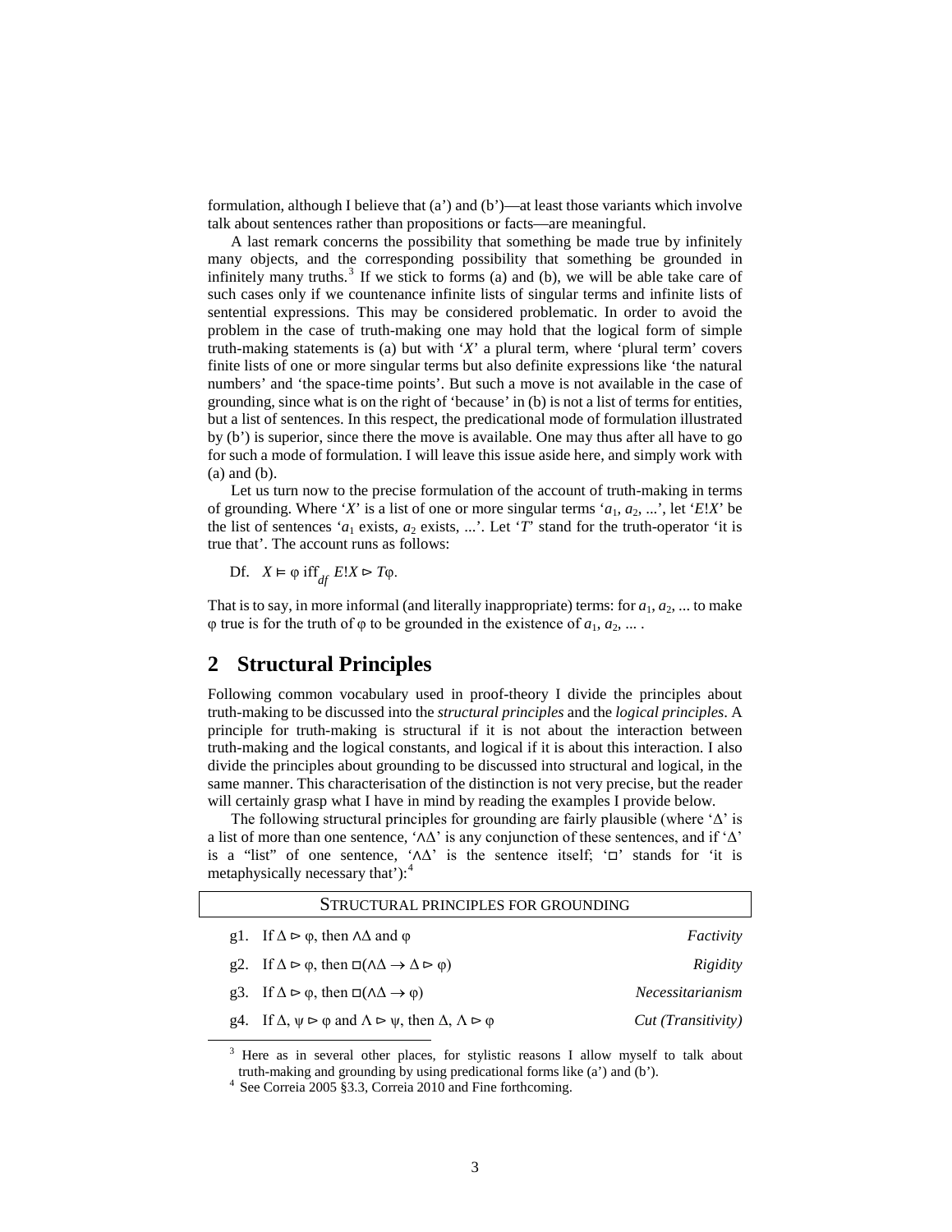g[5](#page-3-0). Not:  $\Delta$ ,  $\varphi \triangleright \varphi$ .<sup>5</sup>

*Irreflexivity*

Notice that granted that Factivity holds of necessity, Necessitarianism follows from Rigidity. The following structural principles for truth-making are also fairly plausible:

| STRUCTURAL PRINCIPLES FOR TRUTH-MAKING |                                                                                        |                         |
|----------------------------------------|----------------------------------------------------------------------------------------|-------------------------|
|                                        | t1. If $X \vDash \varphi$ , then $\wedge E!X$ and $T\varphi$                           | Factivity               |
|                                        | t2. If $X \vDash \varphi$ , then $\square(\triangle E!X \rightarrow X \vDash \varphi)$ | Rigidity                |
|                                        | t3. If $X \vDash \varphi$ , then $\square (\wedge E!X \to T\varphi)$ .                 | <i>Necessitarianism</i> |

It is easy to see that given Df, t1 follows from g1, t2 from g2, and t3 from g3.

Consider the following structural principle for truth-making often called 'Entailment Thesis':

If  $X \vDash \varphi$  and  $\varphi \Rightarrow \psi$ , then  $X \vDash \psi$ , *Entailment Thesis* 

where '⇒' stands for entailment. One may actually understand 'entailment' in different ways. On one view, entailment is strict implication, i.e. ' $\varphi \Rightarrow \psi'$  is to be understood as 'necessarily, either φ or not: ψ', where 'necessarily' expresses metaphysical, conceptual or logical necessity. On this understanding of 'entailment' the Entailment Thesis is implausible, for a reason which has often been mentioned in the literature: since every necessary truth is strictly implied by every truth, the Entailment Thesis, so understood, implies that every truth-maker makes every necessary truth true—which is an implausible view. But there is a more general objection to the thesis. In any reasonable sense of 'entailment', conjunctions entail their conjuncts. A consequence of the Entailment Thesis is thus that whenever some objects make a conjunction true, they make each of its conjuncts true. Yet, granted that, say, Socrates makes it true that he exists and Plato makes it true that he exists, it is plausible to hold that Socrates and Plato together make it true that Socrates exists and Plato exists. But one may deny that, say, Socrates and Plato together make it true that Socrates exists, on the grounds that Plato plays no role in making it true that Socrates exists.

Yet a similar principle, which does not face these difficulties, can be shown to follow from g4 given Df:

t4. If  $X \vDash \varphi$  and  $T\varphi \rightharpoonup T\psi$ , then  $X \vDash \psi$ . *Grounding Thesis* 

This principle escapes the previous difficulties since (i) it is arguably not the case that every necessary truth has its truth grounded in the truth of any truth whatsoever, and (ii) it is arguably not the case that the truth of a conjunction grounds the truth of its conjuncts.

Consider:

t5. If 
$$
X, y \vDash \varphi
$$
 and  $E!Y \triangleright E!y$ , then  $X, Y \vDash \varphi$ .<sup>6</sup> *Grounding Thesis\**

Taking Df for granted, it is easily shown that t5 follows from g4. This principle sounds just right.

<span id="page-3-1"></span><span id="page-3-0"></span> $\frac{5}{6}$  In g4 and g5, ' $\Delta$ ' may be empty.<br><sup>6</sup> Where '*X*' may be empty.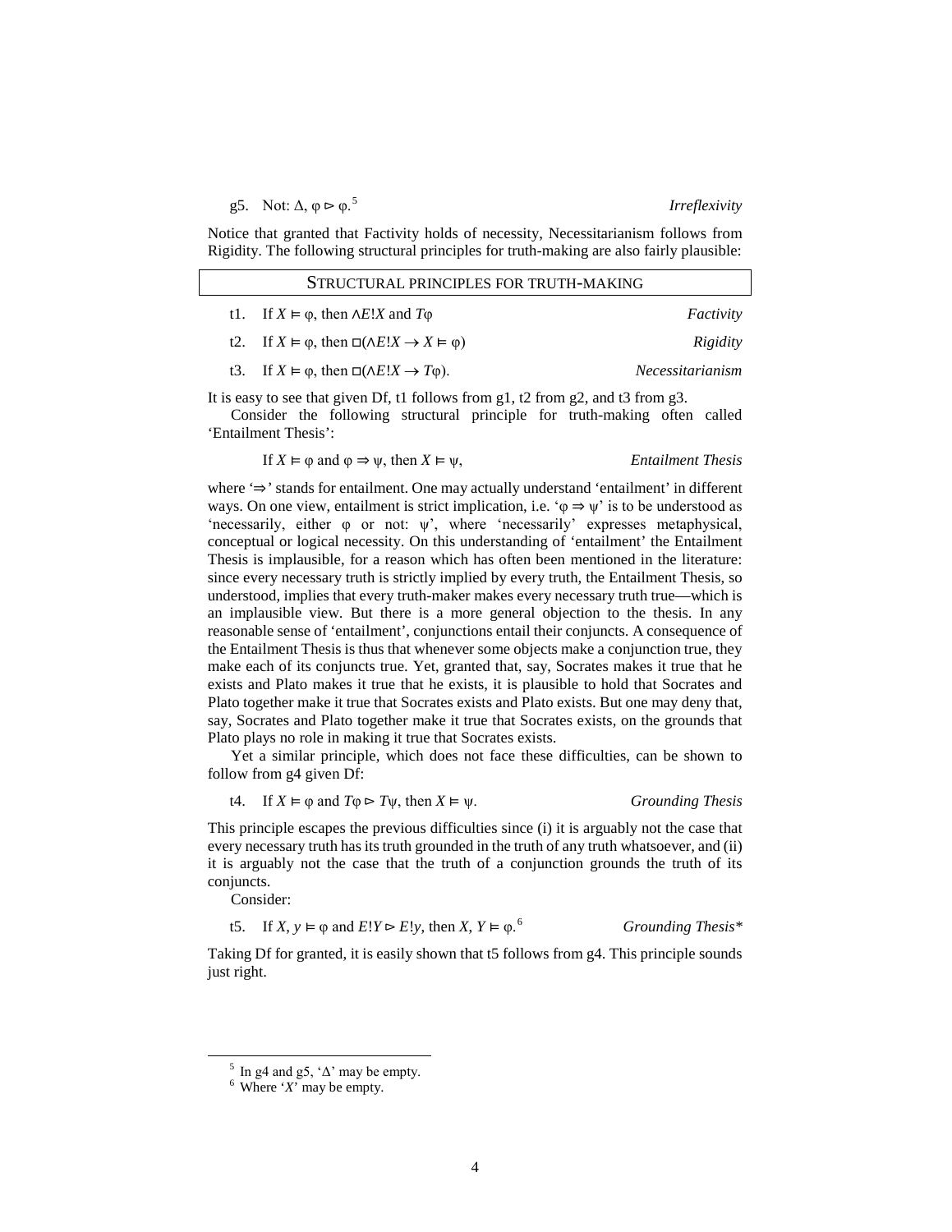## **3 Logical Principles I: Conceptualism**

The previous discussion about structural principles was easy. When it turns to logical principles things become more complicated, in part because there are several distinct conceptions of grounding which have some plausibility.<sup>[7](#page-4-0)</sup>

Consider the following plausible logical principles for truth-making:

| LOGICAL PRINCIPLES FOR TRUTH-MAKING                                                                                          |                                                                                        |                          |
|------------------------------------------------------------------------------------------------------------------------------|----------------------------------------------------------------------------------------|--------------------------|
|                                                                                                                              | It1. If $X \vDash \varphi$ and $Y \vDash \psi$ , then $X, Y \vDash \varphi \land \psi$ | Conjunction Introduction |
|                                                                                                                              | It2. If $X \vDash \varphi$ or $X \vDash \psi$ , then $X \vDash \varphi \lor \psi$      | Disjunction Introduction |
|                                                                                                                              | 1t3. If $X \vDash F(a)$ , then $X \vDash \exists x F(x)$ .                             | Existential Introduction |
| Similar logical principles for grounding, which I dub <i>conceptualist</i> , are advocated by<br>Kit Fine (forthcoming): $8$ |                                                                                        |                          |
| ONCEPTUALIST LOGICAL PRINCIPLES FOR GROUNDING                                                                                |                                                                                        |                          |

| Lg1. If $\varphi$ and $\psi$ , then $\varphi$ , $\psi \triangleright \varphi \wedge \psi$                                                                              | Conjunction Introduction |
|------------------------------------------------------------------------------------------------------------------------------------------------------------------------|--------------------------|
| Lg2. If $\varphi$ , then $\varphi \triangleright \varphi \triangleright \psi$                                                                                          | Disjunction Introduction |
| If $\psi$ , then $\psi \triangleright \varphi \vee \psi$                                                                                                               |                          |
| Lg3. If $F(a)$ , then $F(a) \rightharpoonup \exists x F(x)$ .                                                                                                          | Existential Introduction |
| Despite the similarity, the logical principles for truth-making cannot be derived from<br>the conceptualist principles for grounding unless some principles connecting |                          |

the conceptualist principles for grounding unless some principles connecting grounding and truth are added.

I suggest the adoption of the following principles I dub *strong semantic*:

| STRONG SEMANTIC PRINCIPLES FOR GROUNDING                                                                                                 |                                 |
|------------------------------------------------------------------------------------------------------------------------------------------|---------------------------------|
| Sg1. If T <sub><math>\phi</math></sub> and T <sub><math>\psi</math></sub> , then $T\phi \wedge T\psi \triangleright T(\phi \wedge \psi)$ | Conjunction Introduction        |
| Sg2. If $T\varphi$ or $T\psi$ , then $T\varphi \vee T\psi \triangleright T(\varphi \vee \psi)$                                           | Disjunction Introduction        |
| Sg3. If $TF(a)$ , then $\exists xTF(x) \triangleright T \exists xF(x)$ .                                                                 | <i>Existential Introduction</i> |

The standard truth-clause for conjunction states that a conjunction is true if and only if its conjuncts are both true. It is natural to view the right-to-left direction of this equivalence as holding in virtue of Sg1, the other direction being a mere case of entailment. Similar considerations hold of disjunction and Sg2 and existential quantification and Sg3.

The following weak semantic principles also suggest themselves:

#### WEAK SEMANTIC PRINCIPLES FOR GROUNDING

sg1. If *T*φ and *T*ψ, then *T*φ, *T*ψ ⊳ *T*(φ∧ψ) *Conjunction Introduction*

<span id="page-4-0"></span> $7$  See Correia 2010. The distinction between these conceptions will be made explicit in this section and section 5.

<span id="page-4-1"></span><sup>8</sup> See also Correia 2005 §3.1. I should say that Fine actually works with a weaker version of Existential Introduction, where ' $F(a)$ ' is replaced by ' $F(a)$  and  $a$  exists'. I shall ignore this nicety.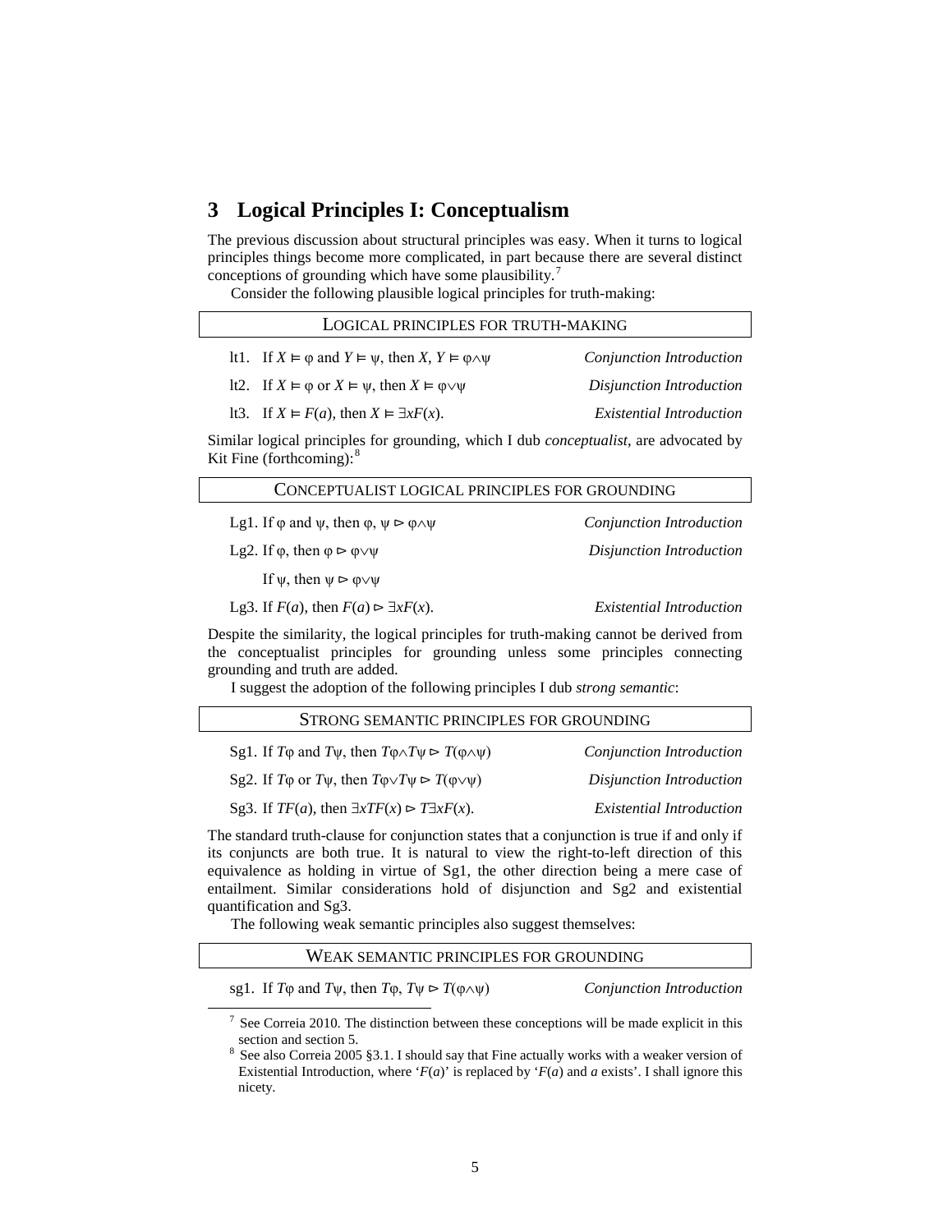sg2. If *T*φ, then *T*φ ⊳ *T*(φ∨ψ) *Disjunction Introduction*

If  $T\psi$ , then  $T\psi \geq T(\phi \vee \psi)$ 

sg3. If *TF*(*a*), then *TF*(*a*) ⊳ *T*∃*xF*(*x*). *Existential Introduction*

Yet the weak semantic principles follow from the strong ones given conceptualism: for *i*∈{1,2,3}, sg*i* follows from Sg*i*, Lg*i* and Cut.

Given Df, principles lt1-lt3 follow from the weak semantic principles: for *i*∈{1,2,3}, lt*i* follows from sg*i*, Factivity (for grounding) and Cut. These facts are summed up in figure 1 at the end of the paper.

## **4 Logical Principles II: Conceptualism and Necessitation**

Consider the following further semantic principle:

Sg5. If  $\Delta \rhd \varphi$ , then  $T\Delta \rhd T\varphi$ . *Necessitation* 

( $T\Delta$ ' is the list obtained from ' $\Delta$ ' by prefixing each sentence with '*T*'.) It has some plausibility, and is particularly powerful given the conceptualist principles and the Tarskian principle:

If  $T$ φ, then φ.

 $Tarski^{\rightarrow}$ 

In fact, it allows to directly derive the weak semantic principles: for  $i \in \{1,2,3\}$ , sg*i* follows from Lg*i*, Necessitation and Tarski<sup>→</sup>. The situation is summed up in figure 2 at the end of the paper.

Notice that Necessitation also allows one to derive, together with Cut, a strengthened version of the structural Grounding Principle t4, namely:

t6. If  $X \vDash \varphi$  and  $\varphi \vDash \psi$ , then  $X \vDash \psi$ . *Strengthened Grounding Thesis* 

## **5 Logical Principles III: Neutralism**

Conceptualism involves a conception of grounding as very fine-grained. In fact, given conceptualism, if φ holds, then it grounds both φ∧φ and φ∨φ. In Correia 2010 I argued against such fine-grained conceptions on the grounds that  $\varphi$ ,  $\varphi \wedge \varphi$  and  $\varphi \vee \varphi$  are all factually equivalent, in the sense that they all capture the same aspect of reality. The argument was to the effect that, granted that grounding is supposed to "carve reality at the joints", φ can ground neither φ∧φ nor φ∨φ. I then put forward a "worldly" conception of grounding and factual equivalence, which countenances only restricted versions of Lg1 and Lg2.

I now tend to think that there is room for both conceptualist and worldly notions of grounding, although I am not clear on how they are related.<sup>[9](#page-5-0)</sup> Be it as it may, in this section I examine the prospects of getting the same results as above but without assuming the conceptualist principles.

The prospects are good. Consider the following logical principles for grounding I dub *neutral*:

NEUTRAL LOGICAL PRINCIPLES FOR GROUNDING

<span id="page-5-0"></span><sup>&</sup>lt;sup>9</sup> I am tempted by the thought that there is a basic conceptualist notion in terms of which worldly notions can be defined by restriction.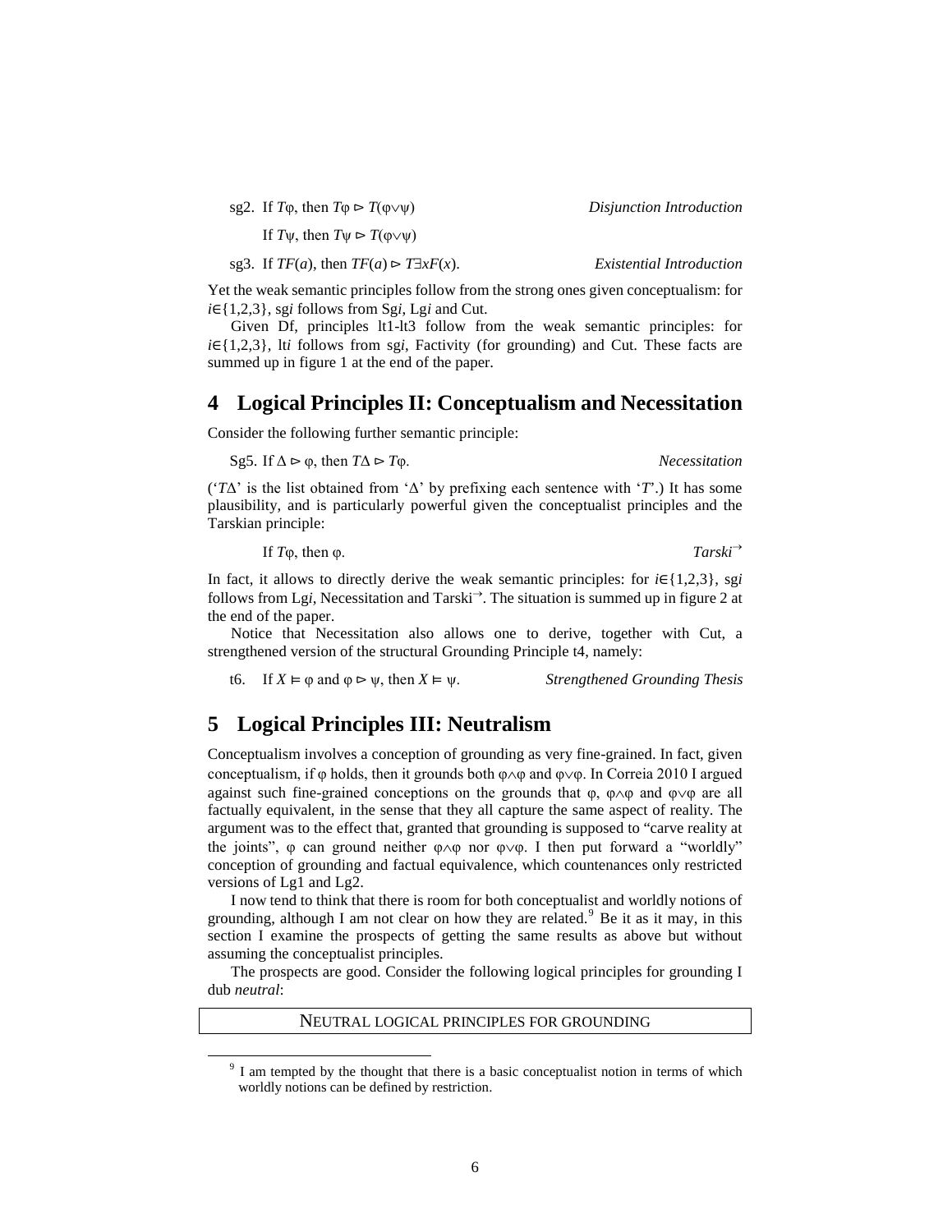| lg1 <sup>+</sup> . If $\Delta \triangleright \varphi$ and $\Lambda \triangleright \psi$ , then $\Delta$ , $\Lambda \triangleright \varphi \wedge \psi$ | Conjunction Introduction        |
|--------------------------------------------------------------------------------------------------------------------------------------------------------|---------------------------------|
| lg1. If $\Delta$ , $\psi \wedge \varrho \triangleright \varphi$ , then $\Delta$ , $\psi$ , $\varrho \triangleright \varphi$                            | Conjunction Elimination         |
| $\lg 2^{\dagger}$ . If $\Delta \rhd \varphi$ or $\Delta \rhd \psi$ , then $\Delta \rhd \varphi \vee \psi$                                              | Disjunction Introduction        |
| 1g2. If $\Delta$ , $\psi \vee \varphi \triangleright \varphi$ and $\psi$ , then $\Delta$ , $\psi \triangleright \varphi$                               | Disjunction Elimination         |
| If $\Delta$ , $\psi \vee \varrho \triangleright \varphi$ and $\varrho$ , then $\Delta$ , $\varrho \triangleright \varphi$                              |                                 |
| $\lg 3^{\text{+}}$ . If $\Delta \triangleright F(a)$ , then $\Delta \triangleright \exists x F(x)$                                                     | <i>Existential Introduction</i> |
| lg3. If $\Delta$ , $\exists x F(x) \ge \varphi$ and $F(a)$ , then $\Delta$ , $F(a) \ge \varphi$ .                                                      | <i>Existential Elimination</i>  |

Plausibly, they are acceptable by both conceptualists and non-conceptualists—actually, they are derivable from the postulates put forward for worldly grounding in Correia 2010, and they follow from the conceptualist principles: for  $i \in \{1,2,3\}$ ,  $\lg i^+ \& \lg i$  follow from Lg*i*, Factivity and Cut.

The weak semantic principles follow from the strong ones and the neutral principles: for *i*∈{1,2,3}, sg*i* follows from Sg*i* and lg*i* - . So given the neutral principles, we can get lt1-lt3 in the same way as before. Interestingly, only the *elimination* principles are at work there, but there is another route to lt1-lt3, via the *introduction* principles: for *i*∈{1,2,3}, lt*i* follows from Sg*i*, lg*i*<sup>+</sup>, Factivity and Cut. These facts are summed up in figure 3 at the end of the paper.

### **6 Aristotle**

Aristotle (*Metaphysics*, 1051b6-8) put forward a principle which can be read as comprising a further semantic principle about grounding:

> It is not because we think that you *are* white, that you are white, but because you are white we who say this have the truth.

The semantic principle states that truths ground their truth:  $10$ 

Sg6. If φ, then φ ⊳ *T*φ. *Aristotle*

The principle is plausible, and it allows one to derive principles which are themselves plausible. Given this principle, we can directly derive:

t7. If  $E!x$ , then  $x \in E!x$ ,

which many take to be true.<sup>[11](#page-6-1)</sup> The converse of the Tarskian principle mentioned above, namely:

If φ, then *T*φ, *Tarski*<sup>←</sup>

<span id="page-6-0"></span>is also derivable from Aristotle, thanks to Factivity. Finally, using Cut one can also derive:

t8. If  $E!X \triangleright \varphi$ , then  $X \models \varphi$ .

 $10$  Schnieder 2006b uses this principle in the context of truth-making theory, in order to argue against the popular view that certain entities like tropes can play the role of

<span id="page-6-1"></span> $11$  I gave the principle the label of a structural principle, but of course it may be argued that it is rather a logical principle.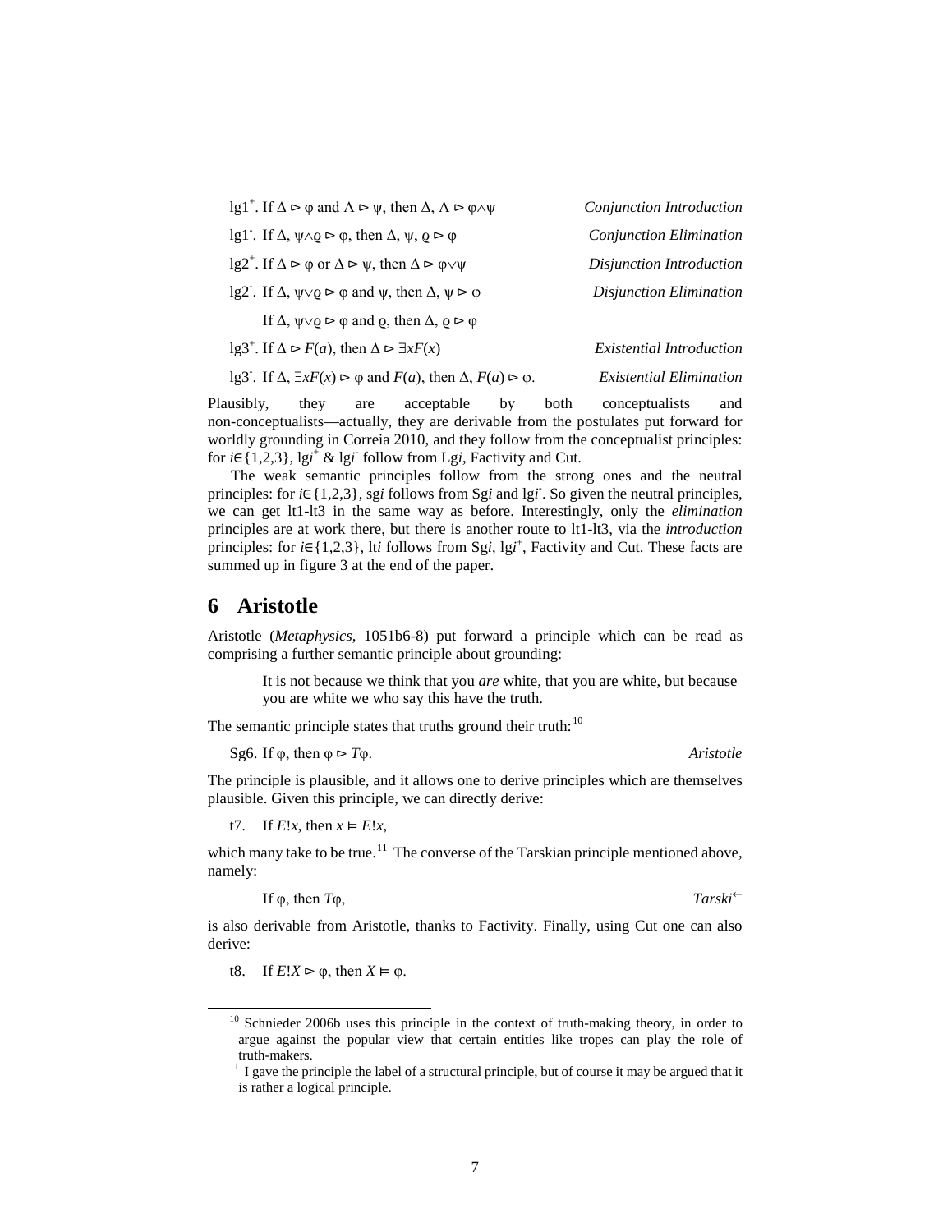Despite its plausibility, Aristotle generates inconsistency in the presence of other principles which are themselves plausible. Fine 2010 establishes that principles analogue to Aristotle, the conceptualist Existential Introduction Lg3 and certain other assumptions, in particular about sentences, propositions or facts, are together inconsistent with the view that grounding is irreflexive and transitive.<sup>[12](#page-7-0)</sup> Instead of presenting the Finean arguments let me illustrate the problem starting from Aristotle itself rather than the Finean analogues.

Lg3 concerns quantification into nominal position. But consider the corresponding principle about quantification into sentential position, more precisely the following special case:

(i) If *T*φ, then *T*φ ⊳ ∃ξ*T*ξ.

The principle says, roughly, that if something is a truth, then its being true grounds the fact that there is least one truth. Now let 'σ' be short for '∃ξ*T*ξ'. Thus one instance of (i) will be:

(ii) If *T*σ, then *T*σ ⊳ σ.

Given that it is true that  $\sigma$ , we can infer:

(iii) *T*σ ⊳ σ.

But since  $\sigma$ , by Aristotle we have:

(iv) σ ⊳ *T*σ.

(iii) and (iv) are inconsistent with Cut and Irreflexivity. The neutral principle corresponding to (i), namely:

(I) If Δ ⊳ *T*φ, then Δ ⊳ ∃ξ*T*ξ,

also generates inconsistency. In fact, an instance of (I) is:

(II) If σ ⊳ *T*σ, then σ ⊳ σ.

Again, given that  $\sigma$ , by Aristotle we can infer (iv) above, which by (II) leads to:

(III) σ ⊳ σ.

(III) violates Irreflexivity.

Something needs to be done. Some might react by rejecting (i) and (I) on the general grounds that quantification into sentential position is meaningless. I do not find this reaction plausible. But even if it is accepted, the Finean arguments—which involve only standard quantification into nominal position—remain. It is beyond the scope of this paper to discuss in details the options which are available, be it in response to the arguments above or in response to the Finean arguments, and I refer the reader to the excellent discussion in Fine 2010.

<span id="page-7-0"></span> $12$  As in Fine forthcoming, in the 2010 paper Fine actually works with a weaker version of Existential Introduction, where ' $F(a)$ ' is replaced by ' $F(a)$  and a exists'. I should also say that he formulates the arguments using a notion of partial grounding instead of grounding *simpliciter*. Let me finally mention that Fine also presents arguments involving universal rather than existential quantification, which I find less convincing.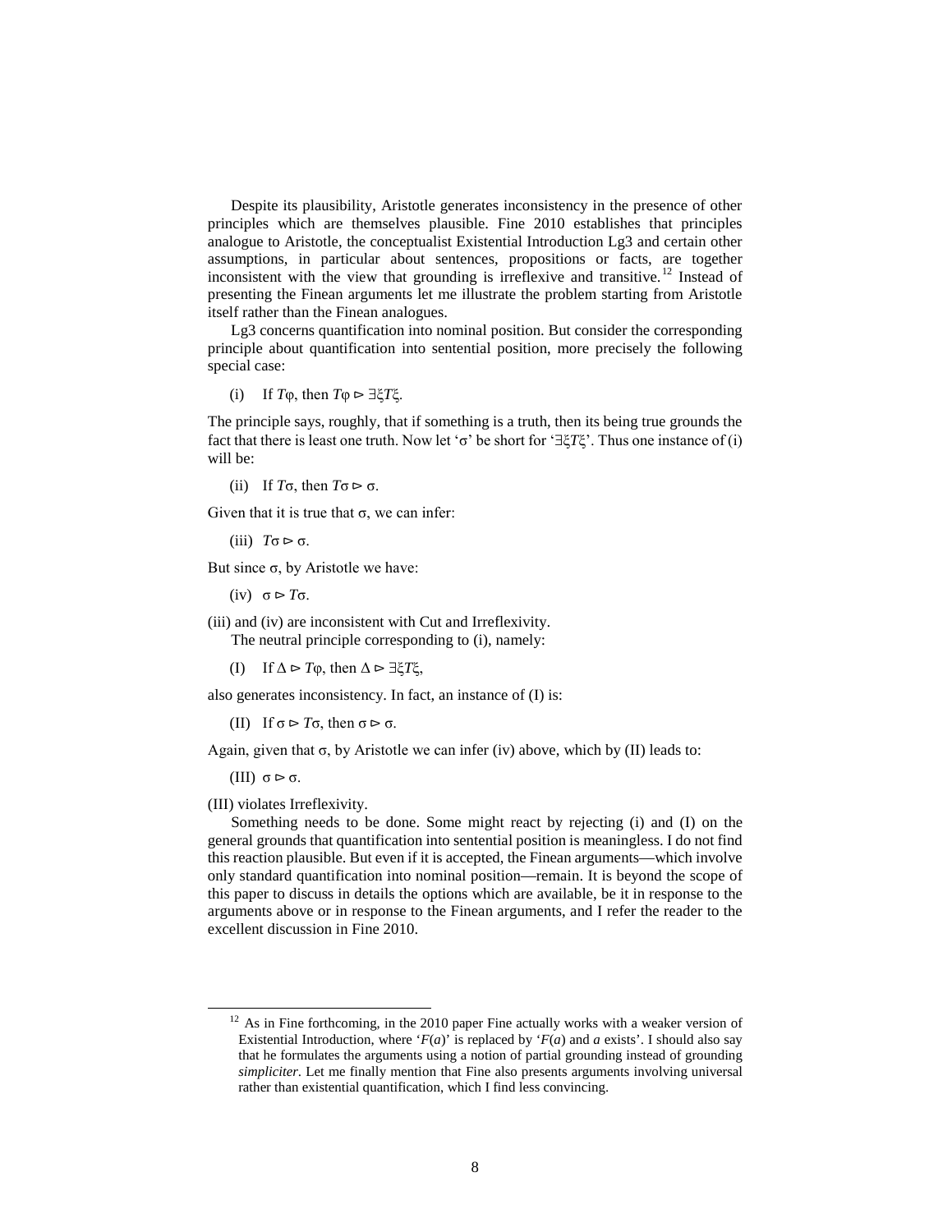## **7 What Then?**

I have so far discussed a number of principles about truth-making and grounding and their connections, and I have left a number of issues about these principles open or unresolved. This study has also been largely incomplete insofar as there is a number of important questions about truth-making which I have not addressed.

For instance, I have discussed only three logical principles for truth-making, namely the following introduction principles:

| It1. If $X \vDash \varphi$ and $Y \vDash \psi$ , then $X, Y \vDash \varphi \land \psi$ | Conjunction Introduction        |
|----------------------------------------------------------------------------------------|---------------------------------|
| It2. If $X \vDash \varphi$ or $X \vDash \psi$ , then $X \vDash \varphi \vee \psi$      | Disjunction Introduction        |
| It3. If $X \vDash F(a)$ , then $X \vDash \exists x F(x)$ .                             | <i>Existential Introduction</i> |

But there are other principles of the same vein which have some plausibility, for instance:

| If $X \vDash \neg \varphi$ or $X \vDash \neg \psi$ , then $X \vDash \neg (\varphi \land \psi)$   | Neg. Conj. Introduction  |
|--------------------------------------------------------------------------------------------------|--------------------------|
| If $X \vDash \neg \varphi$ and $Y \vDash \neg \psi$ , then $X, Y \vDash \neg(\varphi \lor \psi)$ | Neg. Disj. Introduction  |
| If $X \vDash \varphi$ , then $X \vDash \neg \neg \varphi$ .                                      | Double Neg. Introduction |

I have also left aside principles concerning universal quantification, and certain elimination principles, for instance the following two principles:

| If $X \vDash \varphi \land \psi$ , then $X \vDash \varphi$ and $X \vDash \psi$ | <b>Conjunction Thesis</b> |
|--------------------------------------------------------------------------------|---------------------------|
| If $X \vDash \varphi \lor \psi$ , then $X \vDash \varphi$ or $X \vDash \psi$ , | <b>Disjunction Thesis</b> |

which are discussed in the literature.

The work that remains to be done is thus very substantial. But I believe that the foregoing provides an outline of how it can be carried out.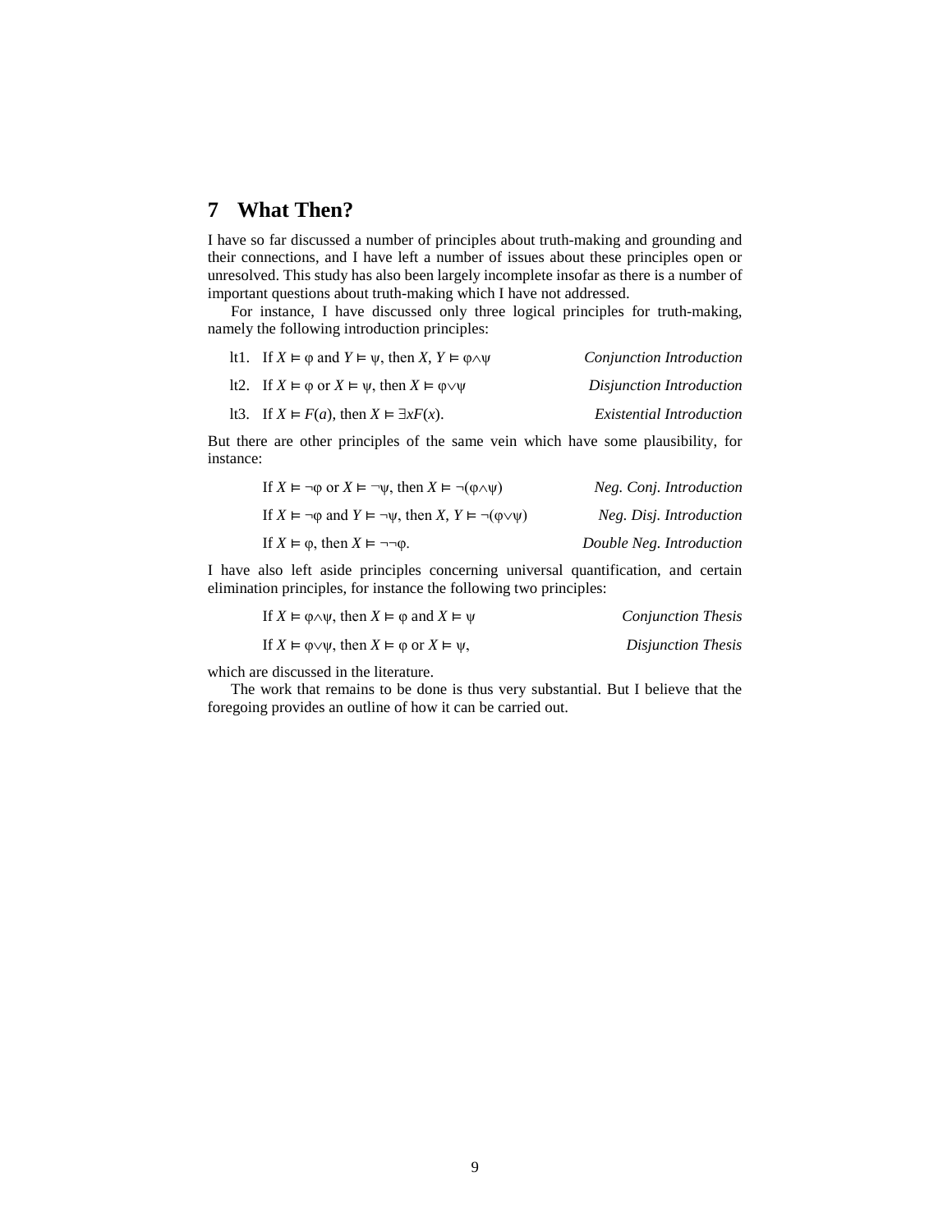**Figures**



Figure 1: From grounding to truth-making: logical principles I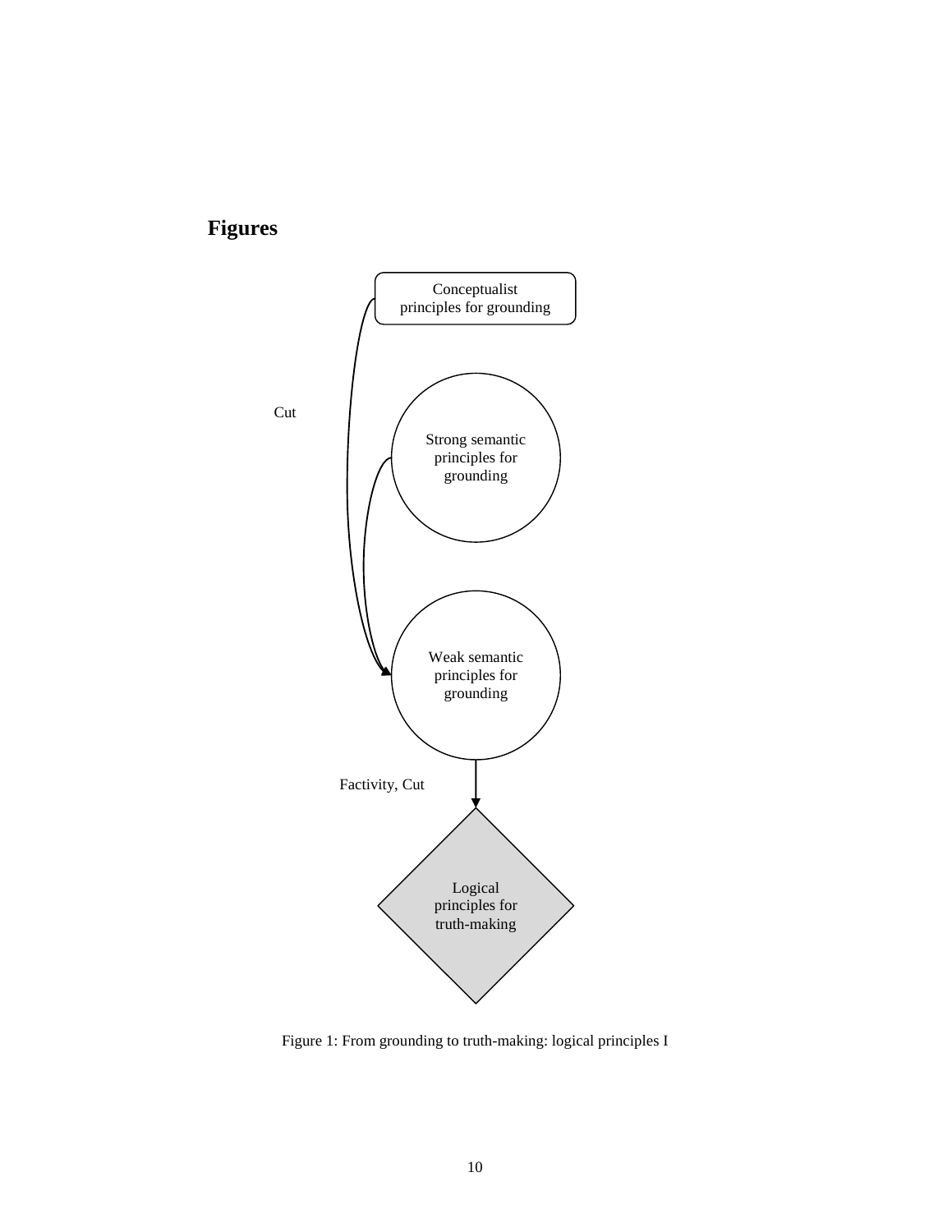

Figure 2: From grounding to truth-making: logical principles II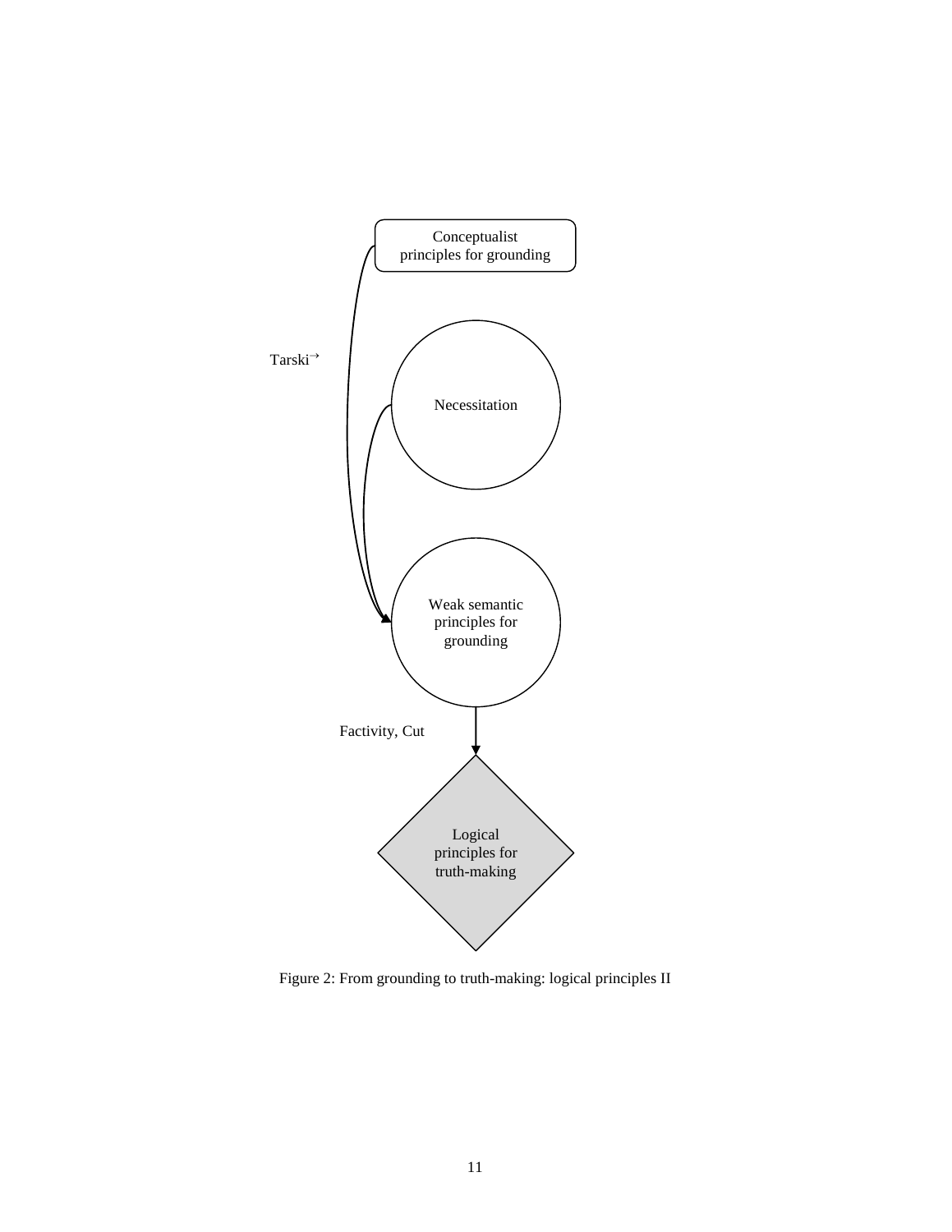

Figure 3: From grounding to truth-making: logical principles III